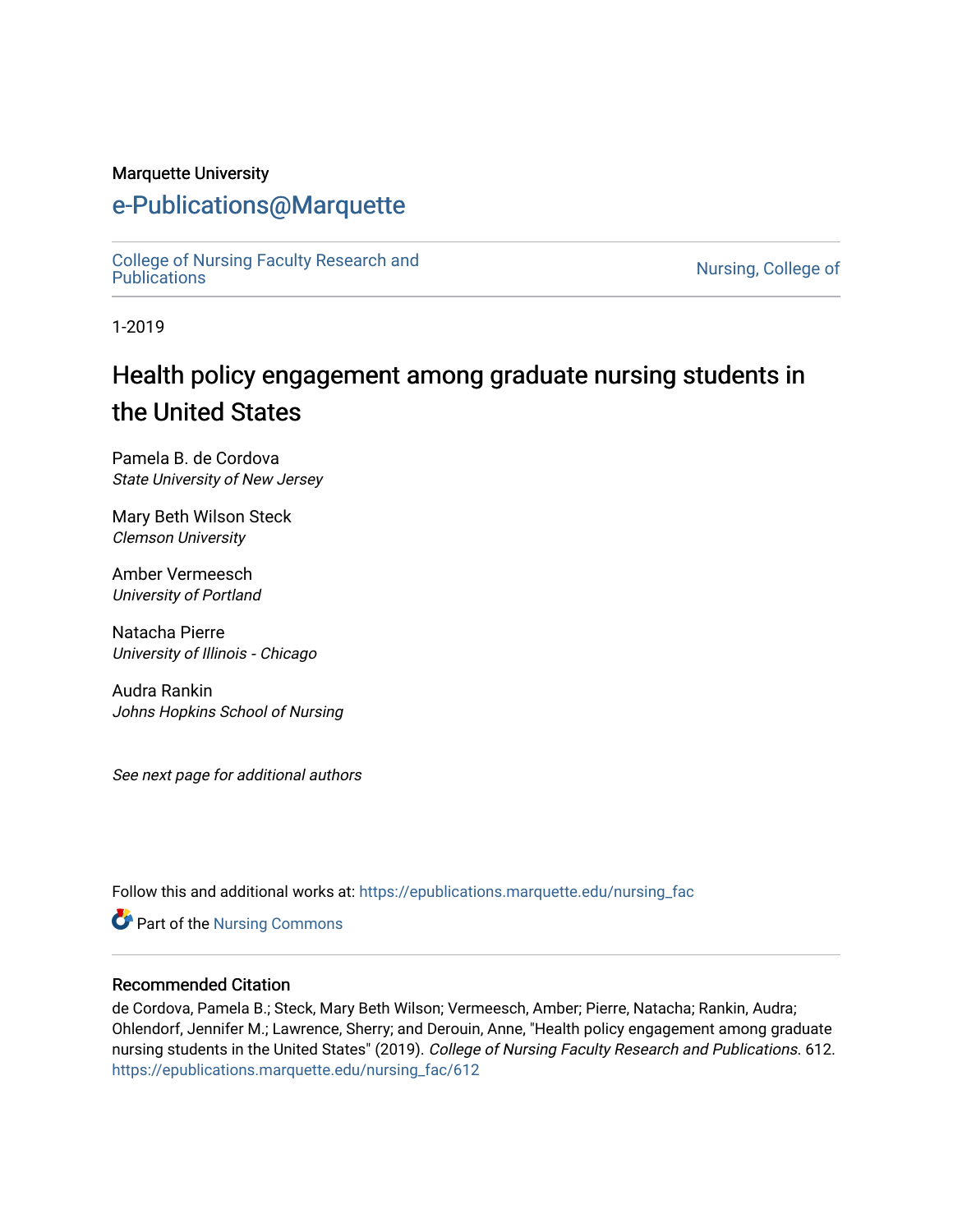#### Authors

Pamela B. de Cordova, Mary Beth Wilson Steck, Amber Vermeesch, Natacha Pierre, Audra Rankin, Jennifer M. Ohlendorf, Sherry Lawrence, and Anne Derouin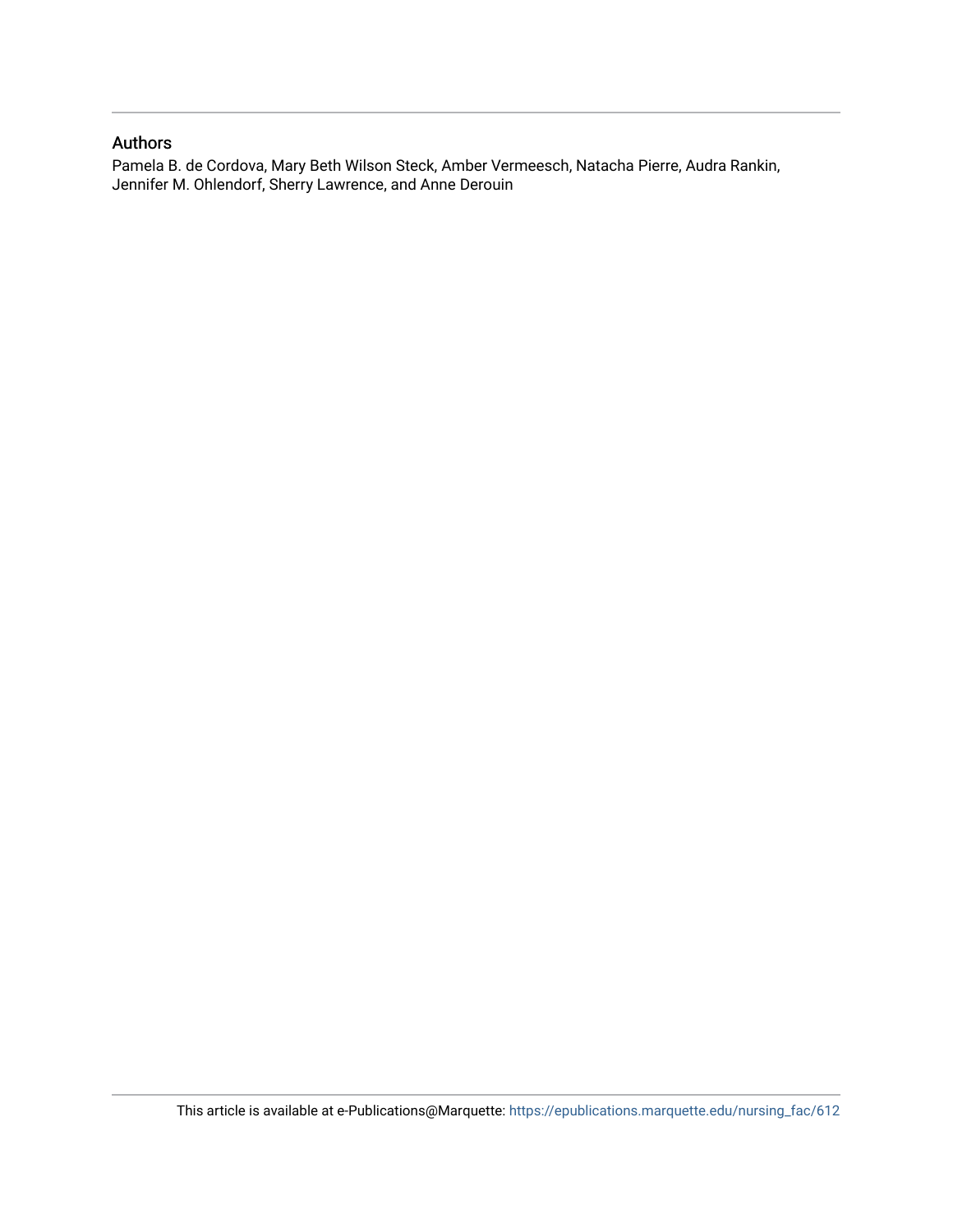**Marquette University**

# **e-Publications@Marquette**

# *Nursing Faculty Research and Publications/College of Nursing*

*This paper is NOT THE PUBLISHED VERSION;* **but the author's final, peer-reviewed manuscript.** The published version may be accessed by following the link in the citation below.

*Nursing Forum*, Vol. 54, No. 1 (January/March 2019): 38-44. DOI. This article is © Wiley and permission has been granted for this version to appear in [e-Publications@Marquette.](http://epublications.marquette.edu/) Wiley does not grant permission for this article to be further copied/distributed or hosted elsewhere without the express permission from Wiley.

# Health policy engagement among graduate nursing students in the United States

# Pamela B. de Cordova

Division of Nursing Science, Rutgers, The State University of New Jersey, School of Nursing, Newark, New Jersey

# Mary Beth Wilson Steck

School of Nursing, Clemson University, College of Behavioral, Social and Health Sciences, Clemson University, South Carolina

# Amber Vermeesch

University of Portland, School of Nursing, Portland, Oregon

#### Natacha Pierre

University of Illinois-Chicago, College of Nursing, Chicago, Illinois

### Audra Rankin

Johns Hopkins School of Nursing, Baltimore, Maryland

### Jennifer M. Ohlendorf

Marquette University College of Nursing, Milwaukee, Wisconsin

### Sherry Lawrence

Adult Health Department, University of South Alabama, College of Nursing, Mobile, Alabama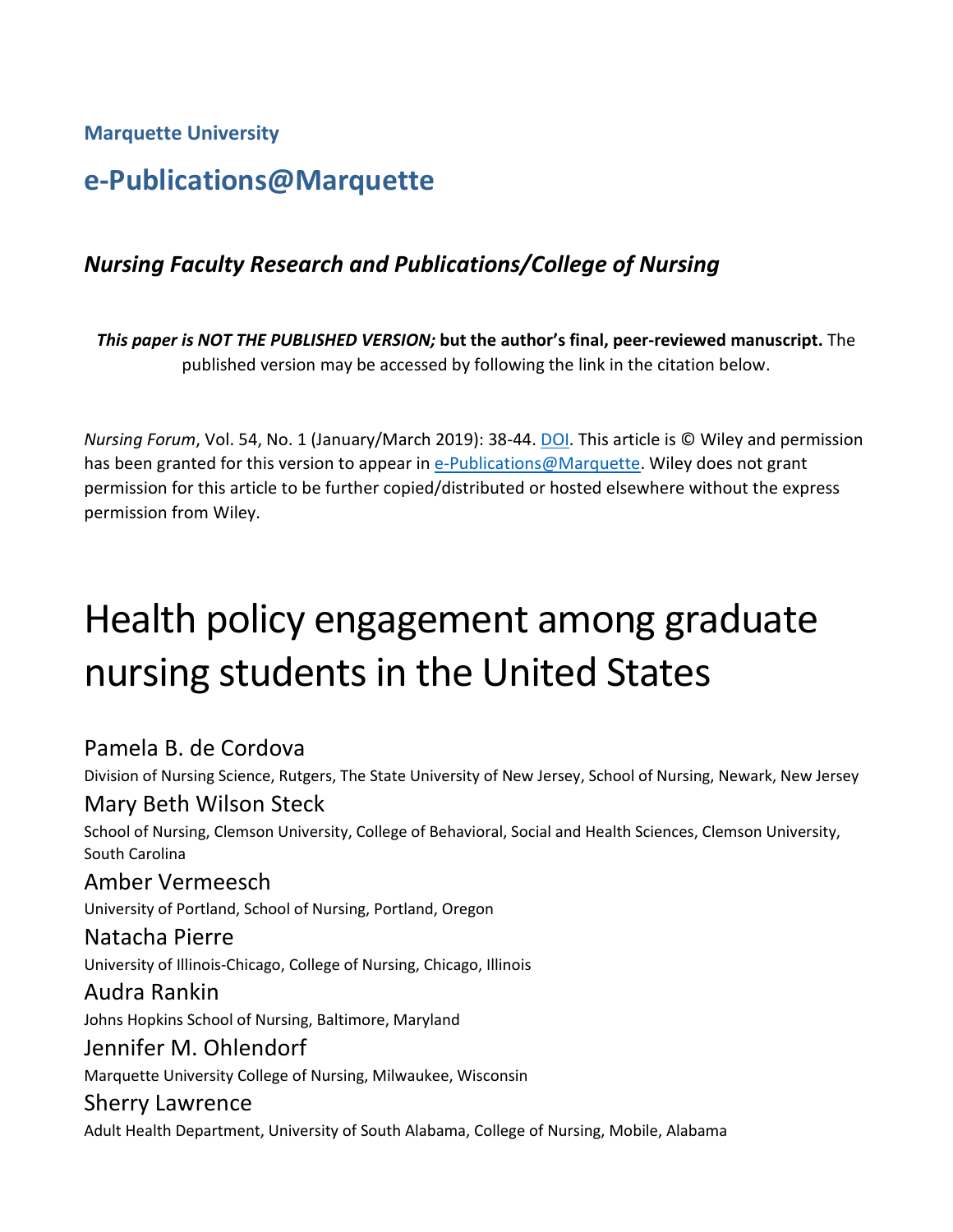# Anne Derouin

Maternal Child Division, Duke University School of Nursing, Durham, North Carolina

# Abstract

#### Aim

The aim was to understand how health policy education is currently being delivered in the United States' graduate nursing programs.

#### Methods

This exploratory cross-sectional design used an anonymous online survey to target graduate nursing students attending American Association of College of Nursing (AACN) member institutions.

### Results

Over 75% of the sample (*n* = 140) reported taking a dedicated health policy course and 71.5% ( *n* = 131) of the sample responded that a health policy course was required and an equal distribution among master's and doctoral students. There was no significant difference between type of graduate degree sought and the requirement to take a health policy course ( *P* = 0.37). For students involved in health policy, there was a greater proportion of master's students involved at the state level, than doctorate of nursing practice (DNP) or PhD students ( *P* = 0.04).

### Conclusions

Health policy and advocacy education are important aspects of graduate nursing curriculum and have been integrated into curricula. Graduate nursing students at all levels reported that health policy AACN Essential competencies are being included in their program, either as stand-alone health policy courses or integrated health policy learning activities during matriculation.

# 1 BACKGROUND AND SIGNIFICANCE

Knowledge and application of health policy concepts and advocacy skills are critical among nurses in the United States' (US) dynamic and rapidly evolving health systems. Nurses have historically valued their ability to influence healthcare. The current political and healthcare climates demand that nurses, be knowledgeable and skilled in their ability to shape health policy at the local, state, national, and international levels. Health policy analysis and advocacy are invaluable skills, especially among graduate nurses, who are in healthcare delivery roles as clinical providers, educators, and researchers.

Health policy provisions consist of the decisions, plans, and actions undertaken to achieve specific healthcare goals within a society.**[1](https://onlinelibrary.wiley.com/doi/full/10.1111/nuf.12295#nuf12295-bib-0001)** Historically, Sojourner Truth, Lillian Wald, and Margaret Sanger were nurses who challenged and changed health policy. In today's environment, nurses must possess a highly developed understanding of how health policies can affect patients and their families. Nurses must lead the way to develop new health policy; to help implement and disseminate new and existing health policy.**[2](https://onlinelibrary.wiley.com/doi/full/10.1111/nuf.12295#nuf12295-bib-0002)**

Traditionally, nurses have been educated on how to communicate with patients and their families. In the present nursing paradigm, nurses learn how to translate current nursing research findings to the patient's bedside. This translation not only affects patients and their families, but a need exists that these findings are also translated to policymakers at all levels.**[2](https://onlinelibrary.wiley.com/doi/full/10.1111/nuf.12295#nuf12295-bib-0002)** Nurses must view health policy as something they can shape, rather than something that happens to them.**[3](https://onlinelibrary.wiley.com/doi/full/10.1111/nuf.12295#nuf12295-bib-0003)** Therefore, there is a need to describe how nurses at the graduate level are currently being educated to analyze existing health policy as well as advocate for future health policy.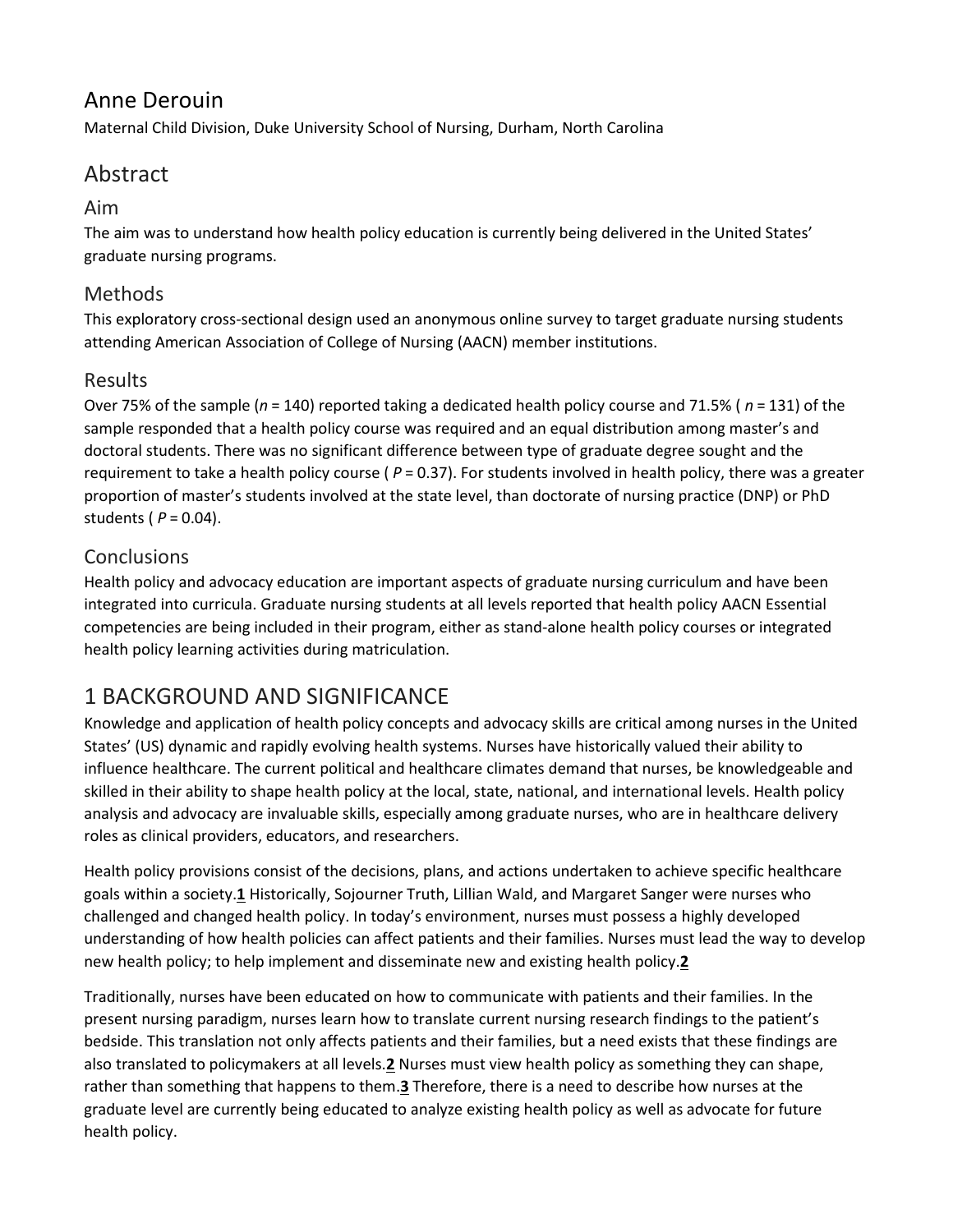Recommendations from professional nursing organizations, including the American Association of Colleges of Nursing (AACN), have provided guidance on how to engage nurses in health policy endeavors. In 1996, AACN's *The Essentials of Master's Education in Nursing (updated in 2011)* established that health policy education be integrated into all master's nursing programs.**[4](https://onlinelibrary.wiley.com/doi/full/10.1111/nuf.12295#nuf12295-bib-0004)** In 2006, *The Essentials of Doctoral Education of Advanced Nursing Practice*was established. These essentials currently serve as a health policy education templates for both master's and doctoral nursing programs in the United States.**[5](https://onlinelibrary.wiley.com/doi/full/10.1111/nuf.12295#nuf12295-bib-0005)**, **[6](https://onlinelibrary.wiley.com/doi/full/10.1111/nuf.12295#nuf12295-bib-0006)**

In *The Essentials of Master 's Education,* Essential VI delineates competencies for health policy engagement, defined as knowledge and skills which "shape healthcare systems, influence social determinants of health, and therefore determines accessibility, accountability, and affordability of health care."**[4](https://onlinelibrary.wiley.com/doi/full/10.1111/nuf.12295#nuf12295-bib-0004)**(p. 21) Additionally, master'sprepared nurses should "actively analyze healthcare policies, participate in the development and examine the effect of policy implications that impact both nurses and patients."**[6](https://onlinelibrary.wiley.com/doi/full/10.1111/nuf.12295#nuf12295-bib-0006)** Consequently, the graduate nurse should be able to demonstrate the skills needed to influence development of new health policy or provide alternatives to existing health policy in the healthcare arena. Despite recommendations that current health policy essentials be integrated into existing master's and doctoral nursing programs, there is little empirical evidence to demonstrate that these essential competencies are being integrated into graduate nursing education.

Staebler et al**[7](https://onlinelibrary.wiley.com/doi/full/10.1111/nuf.12295#nuf12295-bib-0007)** sought to describe the faculty perspective regarding whether health policy content and skills were being integrated into nursing curricula. These researchers inquired about content delivery modalities, perceptions, and facilitators, as well as barriers, to integrating health policy into their nursing curricula. Results from that study revealed that most faculty surveyed (70%) have participated in political advocacy, although only 36% had worked in policy development. Only 40% of the faculty in the sample were actively engaged in health policy advocacy at the time of the survey.

Previous research identified the following barriers to students' involvement in health policy activities: lack of time, lack of knowledge, and/or lack of interest in performing those activities.**[8](https://onlinelibrary.wiley.com/doi/full/10.1111/nuf.12295#nuf12295-bib-0008)** Faculty has also identified barriers to developing health policy experts, such as lack of desire and opportunities and insufficient financial and administrative support.**[7](https://onlinelibrary.wiley.com/doi/full/10.1111/nuf.12295#nuf12295-bib-0007)** This is an area of concern because there is evidence that faculty's engagement in health policy activities increases the likelihood that health policy educational content will be disseminated to their students.**[9](https://onlinelibrary.wiley.com/doi/full/10.1111/nuf.12295#nuf12295-bib-0009)**, **[10](https://onlinelibrary.wiley.com/doi/full/10.1111/nuf.12295#nuf12295-bib-0010)**

According to Byrd et al,**[10](https://onlinelibrary.wiley.com/doi/full/10.1111/nuf.12295#nuf12295-bib-0010)** healthcare policy development and core competencies need to be integrated into both undergraduate and graduate health policy courses to increase students' political astuteness. Political astuteness, defined as the awareness of political knowledge and the action of being politically savvy,**[11](https://onlinelibrary.wiley.com/doi/full/10.1111/nuf.12295#nuf12295-bib-0011)** is important in determining nurses' level of civic policy knowledge and engagement. Des Jardin**[8](https://onlinelibrary.wiley.com/doi/full/10.1111/nuf.12295#nuf12295-bib-0008)** conducted a pretest and posttest survey of the level of political astuteness for undergraduate and graduate students enrolled in health policy courses. This survey assessed the students' comfort levels when performing policy assessment and development activities. The research findings revealed that, after taking a health policy course, the percentage of both undergraduate and graduate students who identified as being unaware politically decreased from 49% pretest to 1.3% posttest.

In similar research sampling graduate nursing students, Primomo**[11](https://onlinelibrary.wiley.com/doi/full/10.1111/nuf.12295#nuf12295-bib-0011)** found that 20% of students who never took a policy course were unaware politically. However, at the end of the policy course, that unawareness decreased to 7%. These are promising findings; however, it is unknown whether political awareness is sufficient to prepare students who will go on to engage in health policy advocacy in their advanced practice or faculty careers.

Nursing students at the graduate level are preparing for roles where their skills in health policy advocacy and political engagement are warranted. A need exists to assess their level of political engagement before taking a health policy course. An instrument, such as the Political Astuteness Survey (PAS), is a validated instrument to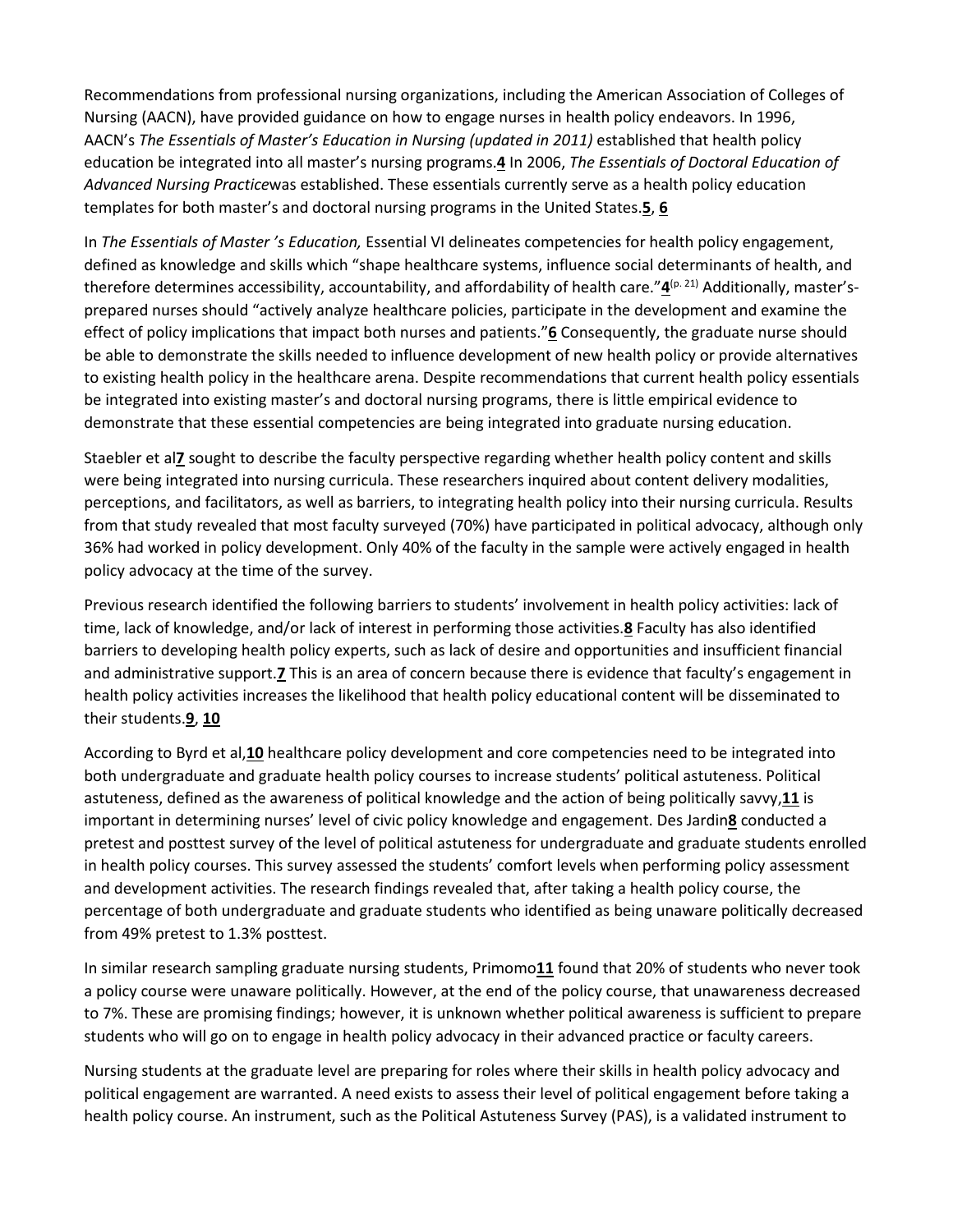evaluate students' baseline health policy knowledge and competencies before taking a health policy course.**[11](https://onlinelibrary.wiley.com/doi/full/10.1111/nuf.12295#nuf12295-bib-0011)** Also, there exists a need to describe graduate nursing students' engagement while taking a health policy course. Therefore, the overall aim of this descriptive study was to assess how health policy education is being delivered to graduate students in the US' nursing programs and to determine the graduate students' level of political involvement. Specific research questions included:

1. Are US graduate nursing students taking a stand-alone policy course in their curriculum?

2. Is the PAS used to assess students at the beginning of a health policy course?

3. What is the level of graduate student involvement with health policy at the local, state, and/or federal level?

# 2 METHODS

This descriptive, cross-sectional study used an anonymous online survey to target graduate nursing students enrolled in AACN-member institutions. The online survey was adapted from a previous survey that assessed faculty teaching health policy content.**[7](https://onlinelibrary.wiley.com/doi/full/10.1111/nuf.12295#nuf12295-bib-0007)** Exempt Institutional Review Board approval was obtained from the University of Portland, Project #2017013. Participants were given the link to the online survey, which the authors created using Survey Monkey (**[http://www.surveymonkey.com](http://www.surveymonkey.com/)**) for 3 weeks in early February 2017. Participants were recruited in various ways. The survey link was distributed via the AACN-Graduate Nursing Student Academy (GNSA) database to approximately 12 000 graduate nursing students. The survey link was also disseminated through direct emails to graduate nursing program directors and faculty/student bulletins of AACN-member institutions. During the 3 weeks, the survey was active; Deans and Directors of AACN-member schools were also sent e-mail invitations to distribute to their graduate students.

The 34-item online survey consisted of four parts: (a) Demographic data: type of graduate program by clinical specialty, type of academic program, availability, and participation of a health policy course during matriculation, if the course was a requirement, and the delivery format of the course; (b) Policy course: participants rated how they viewed the policy course in their curriculum; (c) Political astuteness: participants indicated whether they completed a validated instrument measuring this political astuteness before or during their health policy course; and (d) Prepolicy and advocacy engagement: participants identified health policy activities they engaged in such as policy analysis, advocacy, educating health policymakers during their program, and also rated their degree of confidence in becoming involved in these activities after graduation. Participants also identified barriers they encountered when engaging in health policy and advocacy activities.

Survey responses were assessed for missing data and responses were excluded from the analysis if they had greater than 10% of missing data. Descriptive statistics were used to analyze the demographics whereas bivariate analyses ( $\chi^2$  tests using R statistics) were used to evaluate the relationships between type of graduate students and the research questions.**[12](https://onlinelibrary.wiley.com/doi/full/10.1111/nuf.12295#nuf12295-bib-0012)** Ad hoc power analyses were performed using G\*Power software, version 3.1 (Statistical Power Analyses for Windows, Heinrich-Heine\_University Dusseldorf, Germany),**[13](https://onlinelibrary.wiley.com/doi/full/10.1111/nuf.12295#nuf12295-bib-0013)**for the planned *χ*2 analyses with 2‐degrees‐of‐freedom, a moderate effect size = 0.3%, and 95% power, resulting in a required sample size of 172.

# 3 RESULTS

Two hundred and fifty-one (2.4% response rate) graduate nursing students completed the survey. Approximately 53% (*n* = 134) of the survey's participants attended a doctoral research university according to the Carnegie Classification of Institutions of Higher Education. More than a half (53.0%) of the survey participants were enrolled as full-time students. Most of the sample's participants, 53.4%, were pursuing their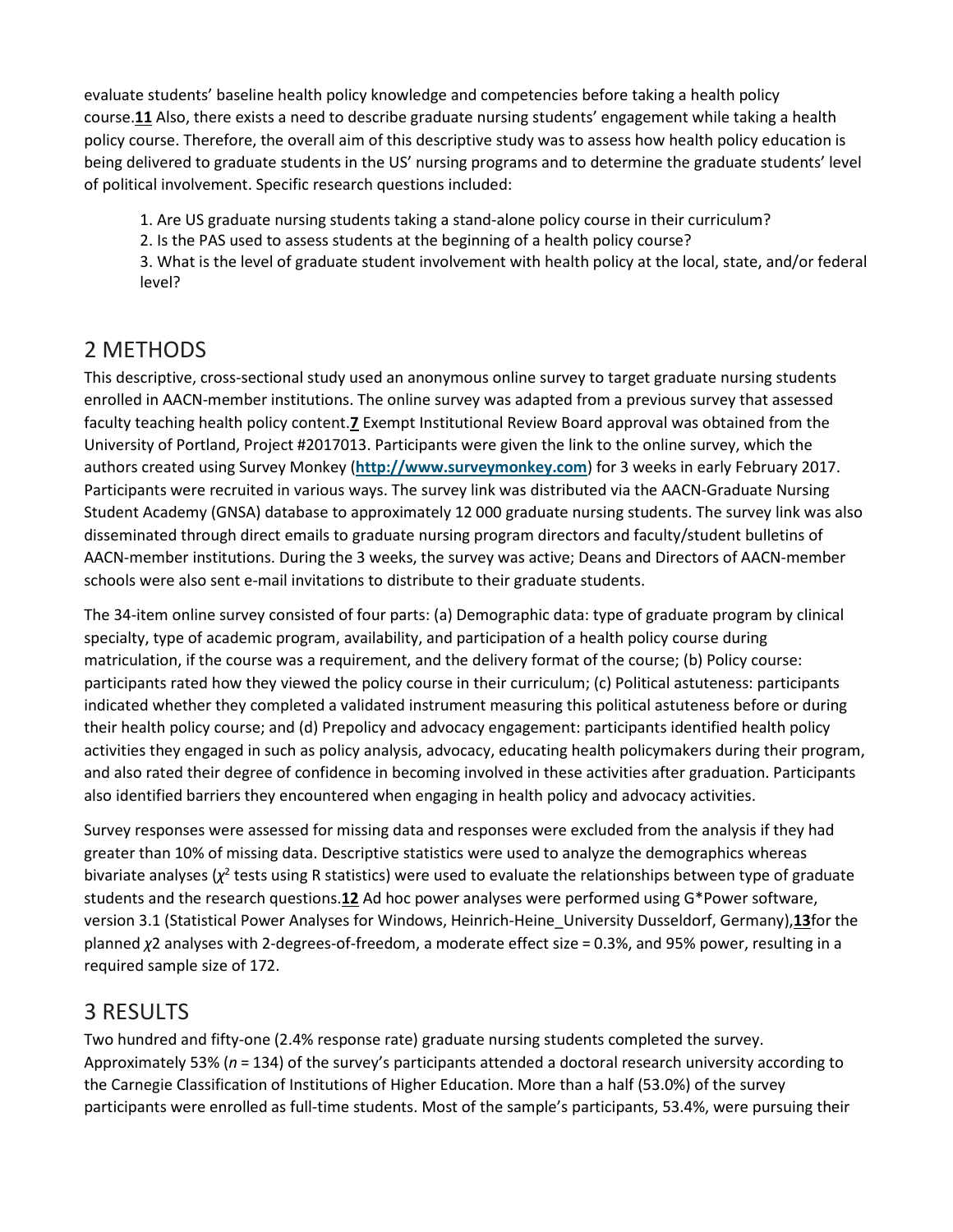master's degree, while 37.1% indicated they were pursuing their Doctor of Nursing Practice (DNP) degree and 9.6% were enrolled in a Doctor of Philosophy (PhD) program (Table **[1](https://onlinelibrary.wiley.com/doi/full/10.1111/nuf.12295#nuf12295-tbl-0001)**).

|                                                                                       | $N = 251$ | %    |
|---------------------------------------------------------------------------------------|-----------|------|
| Carnegie classification                                                               |           |      |
| Baccalaureate colleges: All divisions                                                 | 3         | 1.2  |
| Master: Large programa                                                                | 48        | 18.3 |
| Master: Medium program                                                                | 26        | 10.4 |
| Master: Small program                                                                 | 9         | 3.6  |
| Research: Very high activity                                                          | 16        | 6.4  |
| Doctoral/research universitiesb                                                       | 134       | 53.4 |
| Other (medical schools/medical centers/health professionals/specialized institutions) | 15        | 6.0  |
| Status type                                                                           |           |      |
| Full time                                                                             | 133       | 53.0 |
| Part time                                                                             | 118       | 47.0 |
| Program type                                                                          |           |      |
| Master's                                                                              | 134       | 53.4 |
| <b>DNP</b>                                                                            | 93        | 37.1 |
| PhD                                                                                   | 24        | 9.6  |
| Program instruction                                                                   |           |      |
| Mix of traditional classroom and online instruction                                   | 141       | 56.6 |
| Online instruction                                                                    | 78        | 31.3 |
| Traditional classroom setting                                                         | 32        | 12.9 |

#### Table 1. Student characteristics

*Abbreviations*: DNP, Doctor of Nursing Practice; PhD, Doctor of Philosophy.

<sup>a</sup> Institutions that award at least 50 master's degrees and fewer than 20 doctoral degrees during the year.

b Institutions that award at least 20 research/scholarship doctoral degrees during the year.

Over 75% of the sample (*n* = 140) reported taking a dedicated health policy course and 71.5% (*n* = 131) of the sample responded that the course was required during their graduate studies. Among these 131 students, there was an equal distribution as to whether the study participant was enrolled either as a master's or a DNP student. When study participants were asked what health policy-related activities they have engaged with or experienced in the health policy course, the most common activity noted was "analyze health policy proposals, health policies, and related issues from the perspectives of consumers, nursing, other health professionals, and additional stakeholders." The frequency of the participants' responses was similar in all types of graduate education. An overwhelming majority of study participants reported not being engaged in legislative advocacy efforts (91% for master's, 85% for DNP, and 82% for PhD; Table **[2](https://onlinelibrary.wiley.com/doi/full/10.1111/nuf.12295#nuf12295-tbl-0002)**).

Table 2. Characteristics of health policy courses by student type

|                                | $N = 143$ | ℅    |
|--------------------------------|-----------|------|
| Has taken                      | 140       | 76.5 |
| Has not taken                  | 43        | 23.5 |
| Type of course                 |           |      |
| Required, stand alone          | 131       | 71.6 |
| Integrated in multiple courses | 36        | 19.7 |
| An elective                    | q         | 4.9  |
| Not taught or offered          |           | 3.8  |

| If course was required, level of student          | Master's | <b>DNP</b> |    |      | <b>PhD</b> |      |
|---------------------------------------------------|----------|------------|----|------|------------|------|
|                                                   | N        | %          | N  | %    | N          | %    |
|                                                   | 59       | 46.1       | 60 | 46.9 | 12         | 9.4  |
| Type of health policy activities                  |          |            |    |      |            |      |
| Analyze health policy issues                      | 61       | 22.3       | 49 | 22.4 | 14         | 23.3 |
| Lead the development of health policy (any level) | 24       | 8.8        | 20 | 9.1  |            | 11.7 |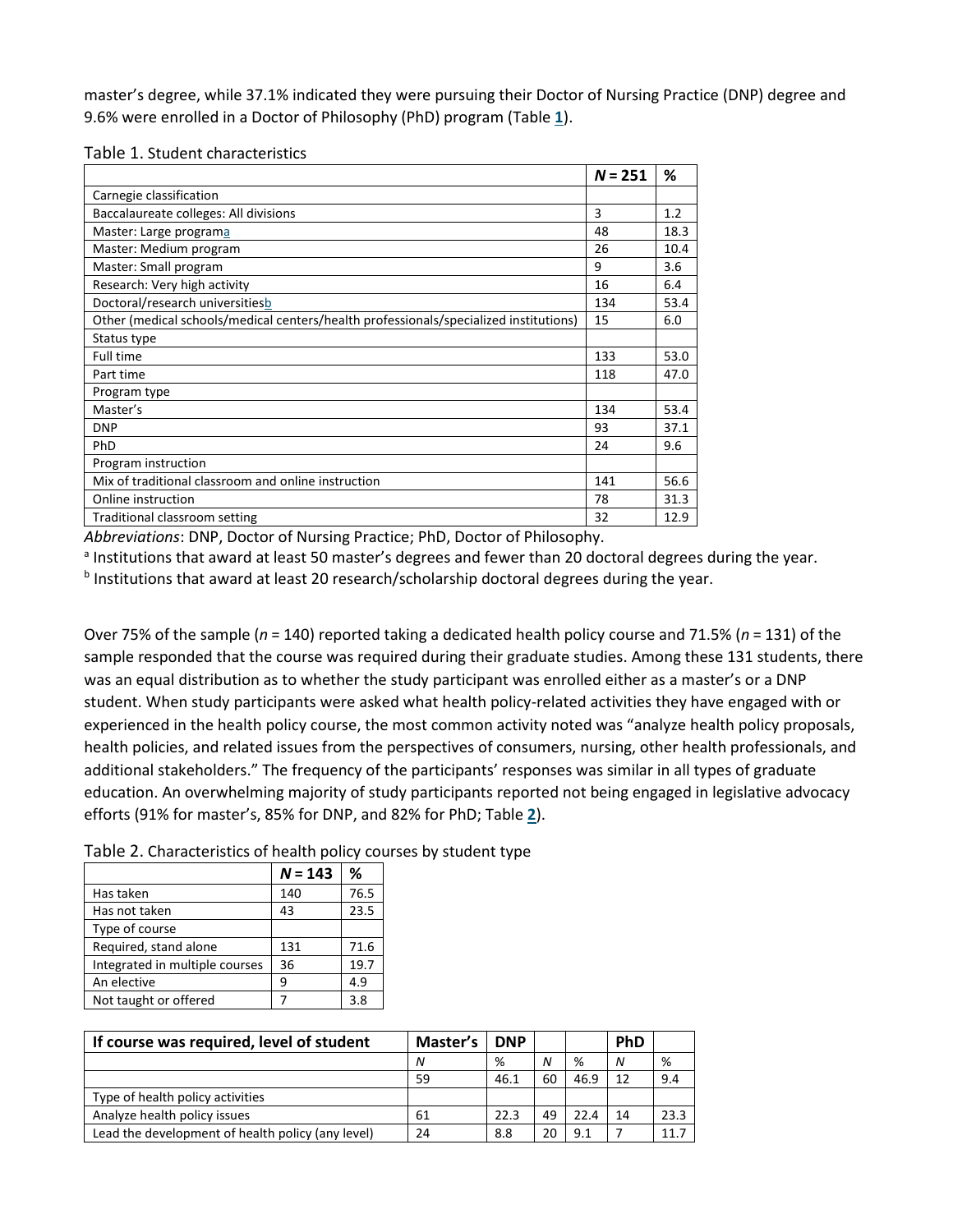| Influence policymakers regarding nursing issues           | 31 | 11.3 | 23 | 10.5 | 8  | 13.3 |
|-----------------------------------------------------------|----|------|----|------|----|------|
| Educate others regarding nursing issues                   | 40 | 14.6 | 34 | 15.5 | 8  | 13.3 |
| Advocate for the nursing profession                       | 49 | 17.9 | 38 | 17.4 | 12 | 20.0 |
| Develop, evaluate, and lead health policy initiatives     | 30 | 11.0 | 26 | 11.9 | 4  | 6.7  |
| Advocate for social justice, equity, and ethical policies | 39 | 14.2 | 29 | 13.2 |    | 11.7 |
| Student policy engagement                                 |    |      |    |      |    |      |
| Currently engaged in legislative advocacy efforts         |    | 9.0  | 10 | 14.9 | 4  | 18.2 |
| Not engaged in legislative advocacy efforts               | 71 | 91.0 | 57 | 85.1 | 18 | 81.8 |
|                                                           |    |      |    |      |    |      |

Abbreviations: DNP, Doctor of Nursing Practice; PhD, Doctor of Philosophy.

When assessing the relationship between program degree type and whether a health policy course was required, there was no significant difference between types of graduate degree sought (master's, DNP, or PhD) and the requirement to take a health policy course (*P* = 0.37) (Table **[3](https://onlinelibrary.wiley.com/doi/full/10.1111/nuf.12295#nuf12295-tbl-0003)**). There was also no relationship between the type of graduate student programs (master's, DNP, or PhD) and whether students received a PAS at the beginning of their health policy course (*P* = 0.66). However, based on this study's sample, a greater percentage of master's students were given a PAS than PhD students. When asked if they were involved in health policy at the local, state, and/or federal levels, differences existed between master's, DNP, or PhD students. For example, when assessing if students were involved with health policy at the state level, there was a greater proportion of master's students involved in health policy at the state level, than DNP or PhD students ( $P = 0.04$ ).

| Level of student                | Master's | <b>DNP</b> | PhD | y2 P |
|---------------------------------|----------|------------|-----|------|
| Required course                 | 64       | 59         | 16  | 0.37 |
| Not required                    | 24       | 13         | 6   |      |
| Political astuteness evaluation |          |            |     |      |
| Given                           | 19       | 14         | 3   | 0.66 |
| Not given                       | 56       | 56         | 16  |      |
| Student involvement             |          |            |     |      |
| Local                           | 9        | 10         | 3   | 0.14 |
| State                           | 22       | 15         | 6   | 0.04 |
| Federal                         | 5        | ٩          | 6   | 0.52 |

Table 3. Relationships between student type and health policy coursework and activities

Abbreviations: DNP, Doctor of Nursing Practice; PhD, Doctor of Philosophy.

# 4 DISCUSSION

Implications from this study suggest that health policy and advocacy education courses are important to graduate education and have been integrated into graduate nursing program curricula. Graduate nursing students at all levels reported that required health policy competencies are being included in their programs, either as stand-alone health policy courses or have health policy integrated into their curricula.

Although the participants in this study indicated that health policy content is included in their graduate nursing curricula, the makeup of associated educational activities was not consistent between programs. This study also indicated low levels of student involvement in health policy activities across all program types. This low level of policy engagement may stem from the fact that faculty has identified significant barriers to engaging in policy work themselves.**[7](https://onlinelibrary.wiley.com/doi/full/10.1111/nuf.12295#nuf12295-bib-0007)** As was demonstrated in previous research, when faculty is engaged in health policy, it is more likely that students will have policy content included in the classroom.**[9](https://onlinelibrary.wiley.com/doi/full/10.1111/nuf.12295#nuf12295-bib-0009)**, **[10](https://onlinelibrary.wiley.com/doi/full/10.1111/nuf.12295#nuf12295-bib-0010)**Although this was an independent study with a sample of students, our findings relate to previous research in that one potential way to enhance students' exposure to high-quality policy content that will translate into action is to remove barriers to faculty policy engagement. This may include faculty focusing on promoting policy advocacy work to students.

Survey respondents in this study indicated that several health policy activities were included in their graduate education, implying that current graduate nursing students have gained health policy knowledge and advocacy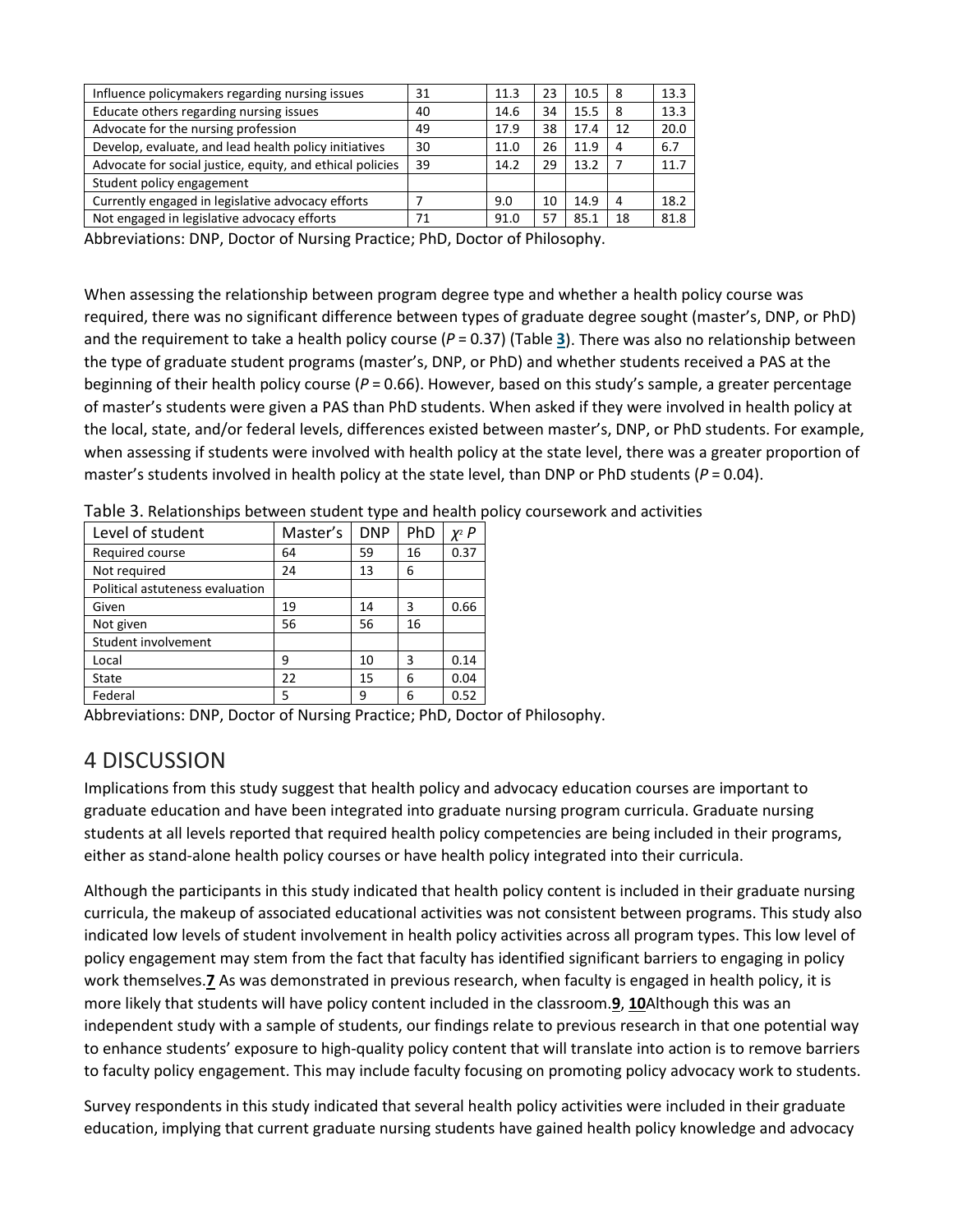skills. Specifically, the participants indicated that analyzing current health policy proposals and health policies, from the perspectives of consumers, nurses, and other health professional stakeholders were the most common activities undertaken in their curricula. Master's level students were more likely to indicate that they advocate at the state level compared to DNP and PhD students. Future research should explore why this difference may have occurred.

According to the study's participants, health policy courses often do not include the PAS, as a pretest to evaluate students' baseline health policy knowledge and competencies before taking a health policy course. Since the PAS has been shown to be effective in measuring health policy awareness, utilizing this instrument in graduate nursing programs may offer nurse educators the opportunity to evaluate their teaching effectiveness, particularly when disseminating health policy learning activities and research.**[10](https://onlinelibrary.wiley.com/doi/full/10.1111/nuf.12295#nuf12295-bib-0010)** The PAS may provide the needed content to begin conversations related to health policy matters among nursing students and faculty. Specifically, use of the PAS may also provide education foundations related to engagement efforts with key lawmakers at state and national levels, thus promoting health policy awareness among students. Analyzing research using the PAS when teaching health policy may also provide faculty evidence to incorporate a baseline health policy knowledge assessment of graduate nursing students.

This sample of graduate students is reflective of the national sample of graduate nursing students. In 2017, there were approximately 3.9 million licensed registered nurses (RNs) in the United States. Of these RNs, 158 941 were enrolled in graduate nursing programs, with 45 975 of students graduating in 2016, the year of the survey.**[14](https://onlinelibrary.wiley.com/doi/full/10.1111/nuf.12295#nuf12295-bib-0014)** Of these graduate nursing students, 63.6% (*n* = 5120) were enrolled in master's programs, 22.1% (*n* = 1781) were enrolled in DNP programs, and 6.6% (*n* = 535) were enrolled in PhD programs.**[14](https://onlinelibrary.wiley.com/doi/full/10.1111/nuf.12295#nuf12295-bib-0014)** This enrollment of graduate nursing students reflects the positive impact and concerted efforts that national nursing organizations, such as AACN, have made to educate and equip nursing faculty with the skills, experiences, and health policy knowledge that will translate to students in their graduate nursing classrooms.

This study did reveal that the majority of the study's participants have taken a health policy course and advocacy competencies. While the low level of political involvement is concerning, exposure to policy content in a course may be a first step in recognizing the opportunities they have to influence health policy as for students transition to their practice or faculty roles. Ongoing and future promotion and growth of nurse advocacy efforts by these study participants as they become nurse educators, mentors, clinical experts, and nurse leaders are important as they integrate health policy competencies into their professional practices.

# 5 IMPLICATIONS

Despite the limitations of a low survey response rate (possibly due to self-selection and no incentive offered to take the survey), implications for future research are discernible. This study was a "first look" in assessing how health policy content, a necessary curriculum element in the graduate nursing program, is being delivered. Future research may include resampling graduate nursing students in the next few years to determine if policy engagement changed, given the push for nursing schools to ensure students have opportunities for policy engagement. In the meantime, implications of this study suggest that graduate nursing faculty should evaluate their current health policy course and consider possible revisions of current program curricula to integrate more health policy engagement opportunities. Also, the faculty charged with teaching health policy could utilize a reliable and validated precourse/postcourse instrument, such as the PAS, to measure outcomes of their innovative health policy program changes.

The AACN's *Essentials* provide a framework when developing health policy courses at all academic levels. Although we cannot assume that simply taking a policy course would inform students about the *Essentials*, the framework allows faculty to model courses for maximum student engagement. At the baccalaureate level,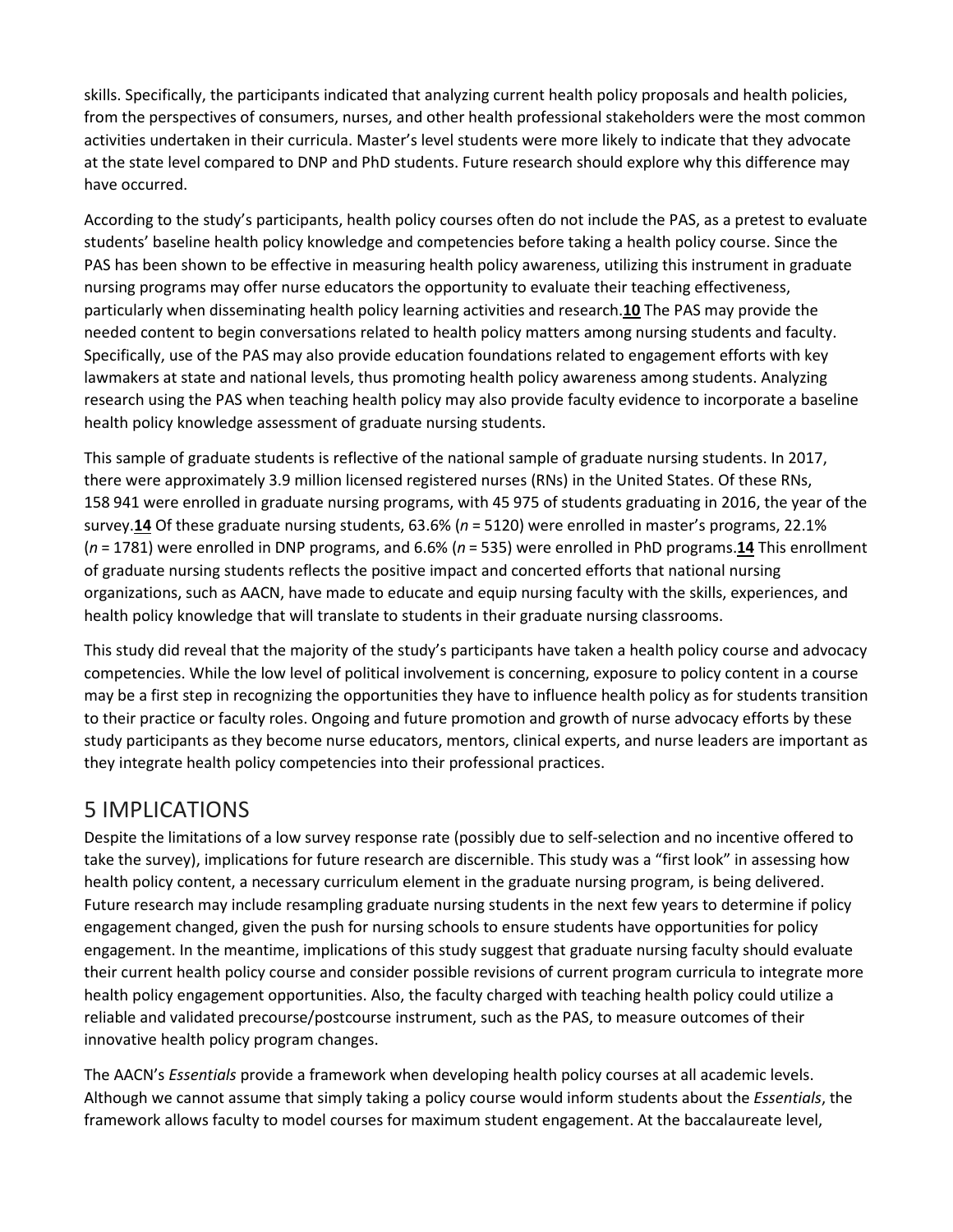students should possess a basic understanding of healthcare policy, discuss implications of policy on the healthcare delivery system, and be encouraged to participate in legislative efforts.**[15](https://onlinelibrary.wiley.com/doi/full/10.1111/nuf.12295#nuf12295-bib-0015)** Master's students should be expected to analyze policy at a higher level, often using different nursing perspectives to work with other healthcare professionals to develop, implement, and advocate for policy that impacts the healthcare delivery system.**[4](https://onlinelibrary.wiley.com/doi/full/10.1111/nuf.12295#nuf12295-bib-0004)** As future clinical practice leaders and researchers, DNP and PhD students should be expected to show the highest levels of policy understanding, being able to critically analyze health policy as well as lead, develop, and advocate for future policy initiatives.**[5](https://onlinelibrary.wiley.com/doi/full/10.1111/nuf.12295#nuf12295-bib-0005)**

This study provides insight into the current state of advocacy education and experience in graduate nursing programs and also offer thoughts about how to evaluate the value and effectiveness of what is being taught. Future research studies evaluating current baccalaureate health policy and advocacy education would provide valuable information so that policy skill-building in graduate programs may scaffold on previous knowledge. Expanding health policy competencies and thus the confidence of the nursing workforce to advocate for their patients and their families at all levels of nursing education could significantly influence positive healthcare decisions and patient outcomes in the United States.

Avenues for current nursing faculty to encourage health policy education among graduate students include researching health policy teaching strategies, including the use of standardized evaluation instruments to assess the effectiveness of health policy education in graduate nursing curricula. Development of a different, reliable, and validated instrument to assess graduate nursing faculty and their students' health policy knowledge may be considered. Future research may include the collection of data including tallying the number of graduate nursing students who participate in "advocacy day" efforts at state and national legislatures.**[16](https://onlinelibrary.wiley.com/doi/full/10.1111/nuf.12295#nuf12295-bib-0016)** Monitoring the rate at which students attend professional health policy training sessions, nurse leadership training, or fellowship programs sponsored by professional nursing organizations are additional data points that may show evidence of integrating health policy competencies into the US nursing curriculum. The increasing number of licensed RNs who serve as state and federal legislators, public spokespersons, board members, national leaders, and professional advocates is perhaps the clearest indicator that health policy and advocacy competencies are being integrated into nursing curricula.

# 6 CONCLUSION

Health policy content is integrated into the US graduate nursing curricula; however, more research on how this content is delivered is needed to influence future healthcare policy and advocacy efforts. Graduate nursing faculty are encouraged to assess their teaching by administering precourse and postcourse political astuteness instruments and also enhance their course content with learning activities that promote health policy skills. With these slight changes, it is anticipated that nurses can extend their professional activities beyond the patient's bedside or clinical research arena to engage in health policy efforts at the local, state, national, and international levels. The current healthcare environment is ready for graduates to be active and involved in health policy. As more graduate nurses adopt nursing faculty roles, health policy and advocacy must continue to evolve. The call now is to build on that momentum, to continue to evaluate graduating nurses' efforts, and to deliver nursing education that ensures all nurses are not only excellent clinicians but are also equipped to effectively engage in health policy development and advocacy.

# ACKNOWLEDGMENTS

The authors wish to thank Bianca Singh, Dr Suzanne Miyamoto, and personnel at American Association of Colleges of Nursing (AACN) for making the 2016 Faculty Policy Intensive (FPI) possible and to the graduate nursing students who participated in this survey. The authors would also like to thank Brook T. Russell, PhD, Assistant Professor, Department of Mathematical Sciences, at Clemson University for his willingness to assist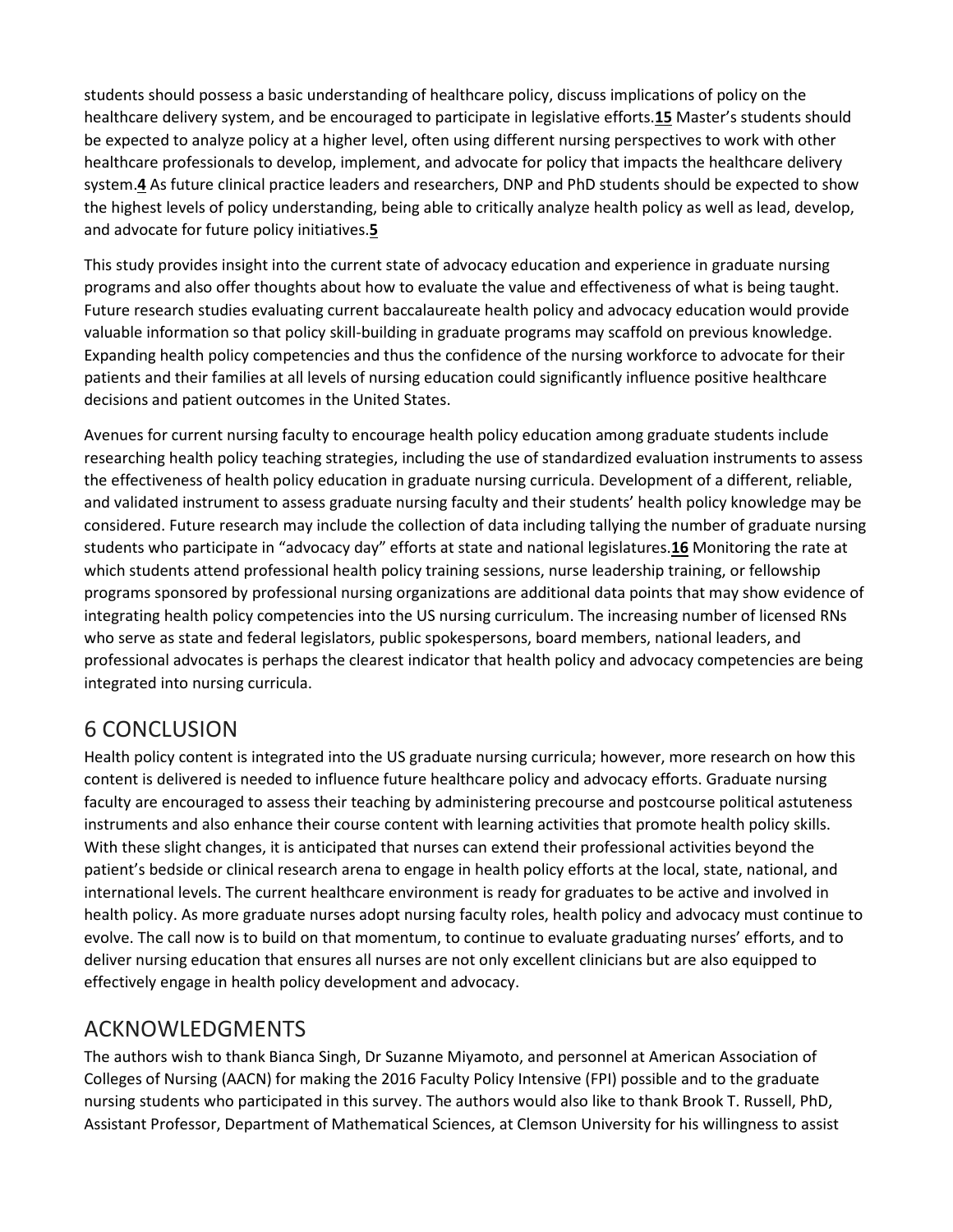with the statistical analysis of this project. Additionally, the authors would also like to thank Allyson Black, an undergraduate Honors nursing student at Rutgers University working under the mentorship of Dr de Cordova for her contributions of assisting with cleaning of data and gathering literature. All eight FPI fellows received funding to attend a 4-day seminar at AACN in March 2016. Additionally, Dr de Cordova would like to acknowledge additional funding she received to complete this manuscript from the Agency for Healthcare Research and Quality (1K08HS024339-01A1) Mentored Clinical Scientist Research Career Development Award.

# REFERENCES

- 1. World Health Organization (2017). Health policy. Retrieved from: [http://www.who.int/topics/health\\_policy/en/](http://www.who.int/topics/health_policy/en/)
- 2. Robert Wood Johnson Foundation [RWJF] (, 2014). Preparing nurses for leadership in public policy. Retrieved from: [https://www.rwjf.org/en/library/articles-and-news/2014/02/preparing-nurses-for-leadership-in](https://www.rwjf.org/en/library/articles-and-news/2014/02/preparing-nurses-for-leadership-in-public-policy.html)[public-policy.html](https://www.rwjf.org/en/library/articles-and-news/2014/02/preparing-nurses-for-leadership-in-public-policy.html)
- 3. The National Academies of Science, Engineering, and Medicine (2010). The future of nursing: leading change, advancing health. Retrieved from: [http://www.nationalacademies.org/hmd/Reports/2010/The-](http://www.nationalacademies.org/hmd/Reports/2010/The-Future-of-Nursing-Leading-Change-Advancing-Health.aspx)Future[of-Nursing-Leading-Change-Advancing-Health.aspx](http://www.nationalacademies.org/hmd/Reports/2010/The-Future-of-Nursing-Leading-Change-Advancing-Health.aspx)
- 4. American Association of Colleges of Nursing (AACN). (2011). The essentials of master's education in nursing. Retrieved from: <http://www.aacn.nche.edu/education-resources/MastersEssentials11.pdf>
- 5. American Association of Colleges of Nursing (AACN). (2006). The essentials of doctoral education for the advanced practice nursing. Retrieved from <http://www.aacnnursing.org/Portals/42/Publications/DNPEssentials.pdf>
- 6. American Association of Colleges of Nursing (AACN). (2011). Nursing fact sheet. Retrieved from: <http://www.aacn.nche.edu/media-relations/fact-sheets/nursing-fact-sheet>
- 7. Staebler S, Campbell J, Cornelius P, et al. Policy and political advocacy: comparison study of nursing faculty to determine current practices, perceptions and barriers to teaching health policy. *J Prof Nurs*. 2017; **33**( 5): 350- 355. <https://doi.org/10.1016/j.profnurs.2017.04.001>
- 8. Des Jardin KE. Home study program: political involvement in nursing—education and empowerment. *AORN J*. 2001; **74**( 4): 467- 471. 473-475. [https://doi.org/10.1016/S0001-2092\(06\)61679-7](https://doi.org/10.1016/S0001-2092(06)61679-7)
- 9. Pace A, Flowers S. Students' perception of professional advocacy following a political advocacy course. *Currents in Pharmacy Teaching & Learning*. 2012; **4**( 1): 34- 38. <https://doi.org/10.1016/j.cptl.2011.10.005>
- 10. Byrd ME, Costello J, Gremel K, Schwager J, Blanchette L, Malloy TE. Political astuteness of baccalaureate nursing students following an active learning experience in health policy. *Public Health Nurs*. 2012; **29**( 5): 433- 443. <https://doi.org/10.1111/j.1525-1446.2012.01032.x>
- 11. Primomo J. Changes in political astuteness after a health system and policy course. *Nurse Educ*. 2007; **32**( 6): 260- 264. <https://doi.org/10.1097/01.NNE.0000299480.54506.44>
- 12. R Core Team. *R: A Language and Environment for Statistical Computing*. Vienna, Austria: R Foundation for Statistical Computing; 2017. Retrieved from. [https://www.R-project.org/](https://www.r-project.org/)
- 13. Erdfelder E, Faul F, Buchner A. GPOWER: a general power analysis program. *Behav Res Methods Instrum Comput*. 1996; **28**: 1- 11.
- 14. American Association of Colleges of Nursing (AACN) (2017). National Snapshot. Retrieved from: <http://www.aacn.nche.edu/government-affairs/US-Nursing-Education-Snapshot.pdf>
- 15. American Association of Colleges of Nursing (AACN). (2011). The essentials of baccalaureate education for professional nursing. Retrieved from [http://www.aacnnursing.org/Portals/42/Publications/BaccEssentials08.pdf.](http://www.aacnnursing.org/Portals/42/Publications/BaccEssentials08.pdf)